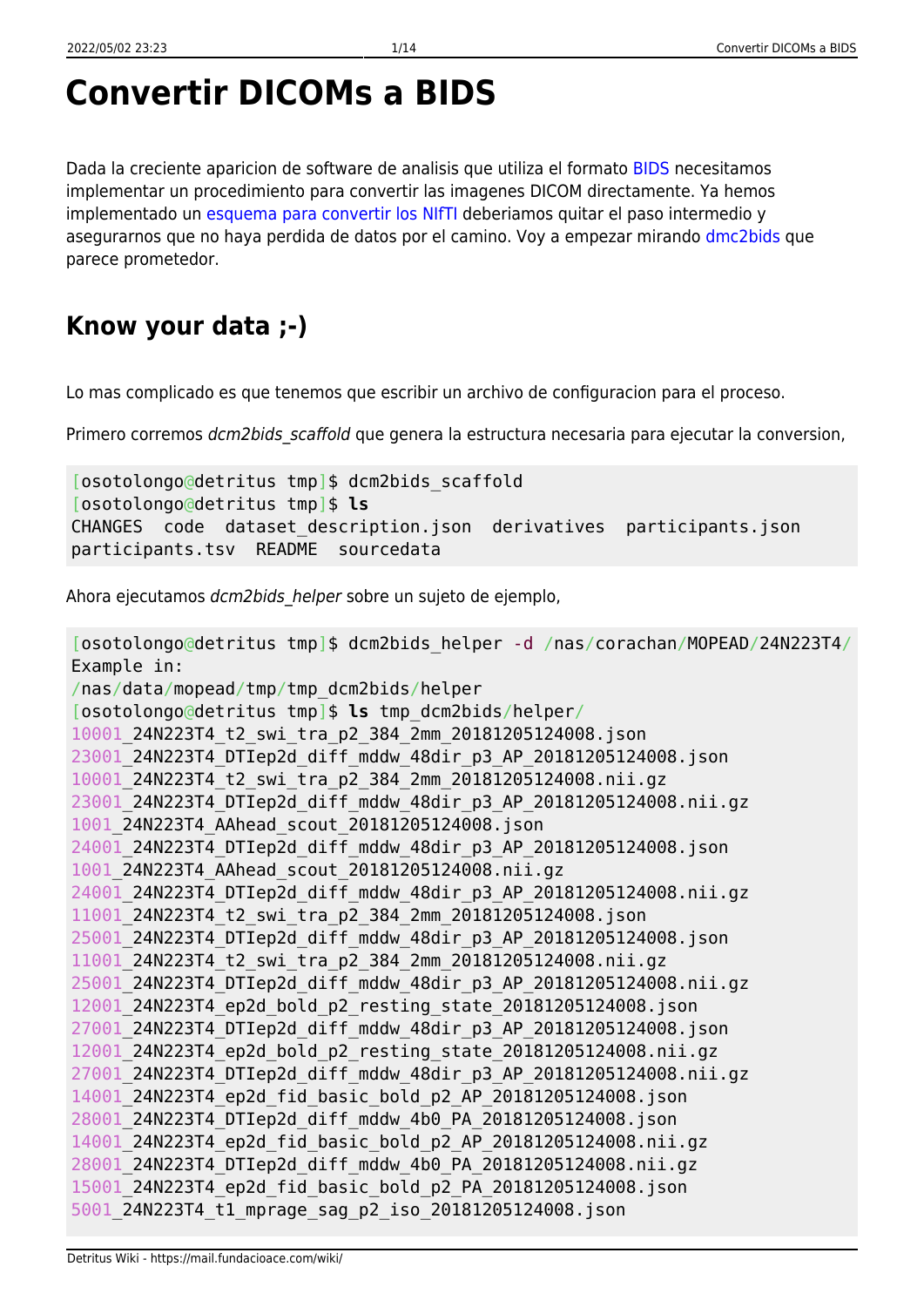```
15001_24N223T4_ep2d_fid_basic_bold_p2_PA_20181205124008.nii.gz
5001_24N223T4_t1_mprage_sag_p2_iso_20181205124008.nii.gz
16001_24N223T4_asl_3d_tra_iso_3.0_highres_20181205124008.json
6001_24N223T4_t2_space_dark-fluid_sag_p2_iso_20181205124008.json
16001_24N223T4_asl_3d_tra_iso_3.0_highres_20181205124008.nii.gz
6001_24N223T4_t2_space_dark-fluid_sag_p2_iso_20181205124008.nii.gz
18001_24N223T4_asl_3d_tra_iso_3.0_highres_20181205124008_e1.json
7001_24N223T4_pd+t2_tse_tra_p2_3mm_20181205124008_e1a.json
18001_24N223T4_asl_3d_tra_iso_3.0_highres_20181205124008_e1.nii.gz
7001_24N223T4_pd+t2_tse_tra_p2_3mm_20181205124008_e1a.nii.gz
18001_24N223T4_asl_3d_tra_iso_3.0_highres_20181205124008.json
7001_24N223T4_pd+t2_tse_tra_p2_3mm_20181205124008_e1.json
18001_24N223T4_asl_3d_tra_iso_3.0_highres_20181205124008.nii.gz
7001_24N223T4_pd+t2_tse_tra_p2_3mm_20181205124008_e1.nii.gz
20001_24N223T4_DTIep2d_diff_mddw_48dir_p3_AP_20181205124008.json
8001_24N223T4_t2_swi_tra_p2_384_2mm_20181205124008.json
20001_24N223T4_DTIep2d_diff_mddw_48dir_p3_AP_20181205124008.nii.gz
8001_24N223T4_t2_swi_tra_p2_384_2mm_20181205124008.nii.gz
22001_24N223T4_DTIep2d_diff_mddw_48dir_p3_AP_20181205124008.json
9001_24N223T4_t2_swi_tra_p2_384_2mm_20181205124008_ph.json
22001_24N223T4_DTIep2d_diff_mddw_48dir_p3_AP_20181205124008.nii.gz
9001_24N223T4_t2_swi_tra_p2_384_2mm_20181205124008_ph.nii.gz
```
Esto genera los archivos NIfTI y .json con el contenido del DCM. De aqui debemos generar el archivo de configuracion.

Lo que nos interesa es T1, T2, DTI y fMRI. Vamos a empezar por el T1,

```
[osotolongo@detritus tmp]$ ls tmp_dcm2bids/helper/ | grep t1
5001_24N223T4_t1_mprage_sag_p2_iso_20181205124008.json
5001_24N223T4_t1_mprage_sag_p2_iso_20181205124008.nii.gz
[osotolongo@detritus tmp]$ cat
tmp_dcm2bids/helper/5001_24N223T4_t1_mprage_sag_p2_iso_20181205124008.json
{
     "Modality": "MR",
     "MagneticFieldStrength": 3,
     "Manufacturer": "Siemens",
     "ManufacturersModelName": "MAGNETOM_Vida",
     "InstitutionName": "Clinica_Corachan",
     "InstitutionAddress": "Calle_Buigas_19_Barcelona_ES_08007",
     "DeviceSerialNumber": "175609",
     "StationName": "AWP175609",
     "BodyPartExamined": "BRAIN",
     "PatientPosition": "HFS",
     "ProcedureStepDescription": "RM_CRANEO_PROT_MOPEAD",
     "SoftwareVersions": "syngo_MR_XA10",
     "MRAcquisitionType": "3D",
     "SeriesDescription": "t1_mprage_sag_p2_iso",
     "ProtocolName": "t1_mprage_sag_p2_iso",
     "ScanningSequence": "GR",
     "SequenceVariant": "SK",
```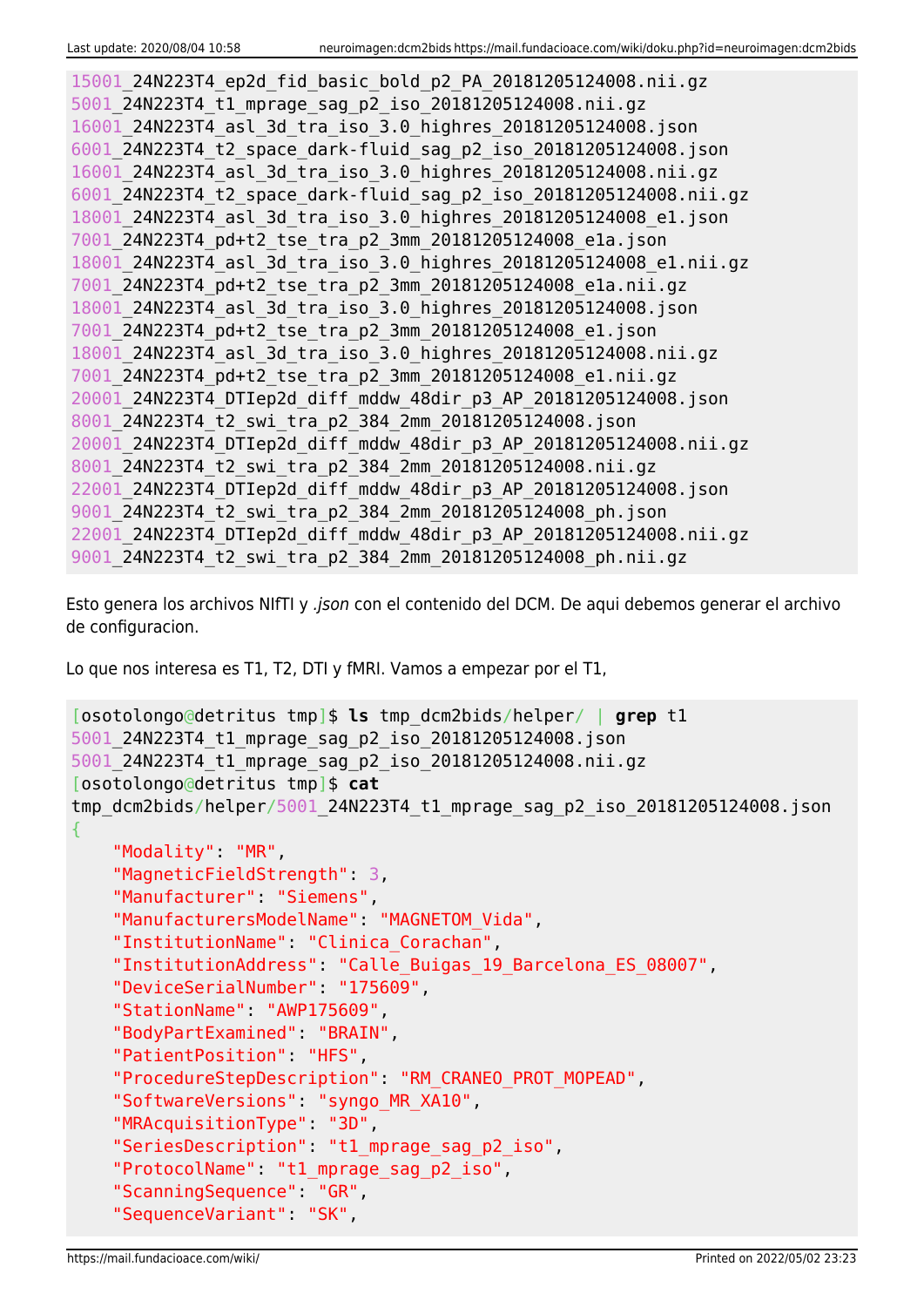}

```
 "ScanOptions": "PFP_PER",
     "SequenceName": "_tfl3d1_16ns",
     "ImageType": ["ORIGINAL", "PRIMARY", "M", "NORM", "DIS2D", "MFSPLIT"],
     "SeriesNumber": 5001,
     "AcquisitionTime": "12:41:26.122500",
     "AcquisitionNumber": 1,
     "SliceThickness": 1.2,
     "SAR": 0.0822361,
     "EchoTime": 0.00223,
     "RepetitionTime": 2.2,
     "InversionTime": 0.968,
     "FlipAngle": 8,
     "PercentPhaseFOV": 93.75,
     "PhaseEncodingSteps": 240,
     "AcquisitionMatrixPE": 240,
     "ReconMatrixPE": 256,
     "PixelBandwidth": 199,
     "ImageOrientationPatientDICOM": [
         0,
         0.99916,
         -0.0409808,
        \Theta,
         -0.0409808,
         -0.99916 ],
     "InPlanePhaseEncodingDirectionDICOM": "ROW",
     "ConversionSoftware": "dcm2niix",
     "ConversionSoftwareVersion": "v1.0.20180622 (JP2:OpenJPEG) (JP-
LS:CharLS) GCC5.5.0"
```
Tenemos que hacer un archivo que diga el criterio de busqueda para dcm2bids y como etiquetar la salida,

```
{
     "descriptions": [
         {
             "dataType": "anat",
             "modalityLabel": "T1w",
             "criteria": {
                  "SeriesDescription": "t1_mprage_sag_p2_iso"
 }
         }
     ]
}
```
Vamos a probarlo ahora, segun nuestra DB, este sujeto es el 0024, asi que,

```
[osotolongo@detritus tmp]$ dcm2bids -d /nas/corachan/MOPEAD/24N223T4/ -p
0024 -c conv config.json
INFO:dcm2bids.dcm2bids:--- dcm2bids start ---
INFO:dcm2bids.dcm2bids:OS:version:
```

```
Detritus Wiki - https://mail.fundacioace.com/wiki/
```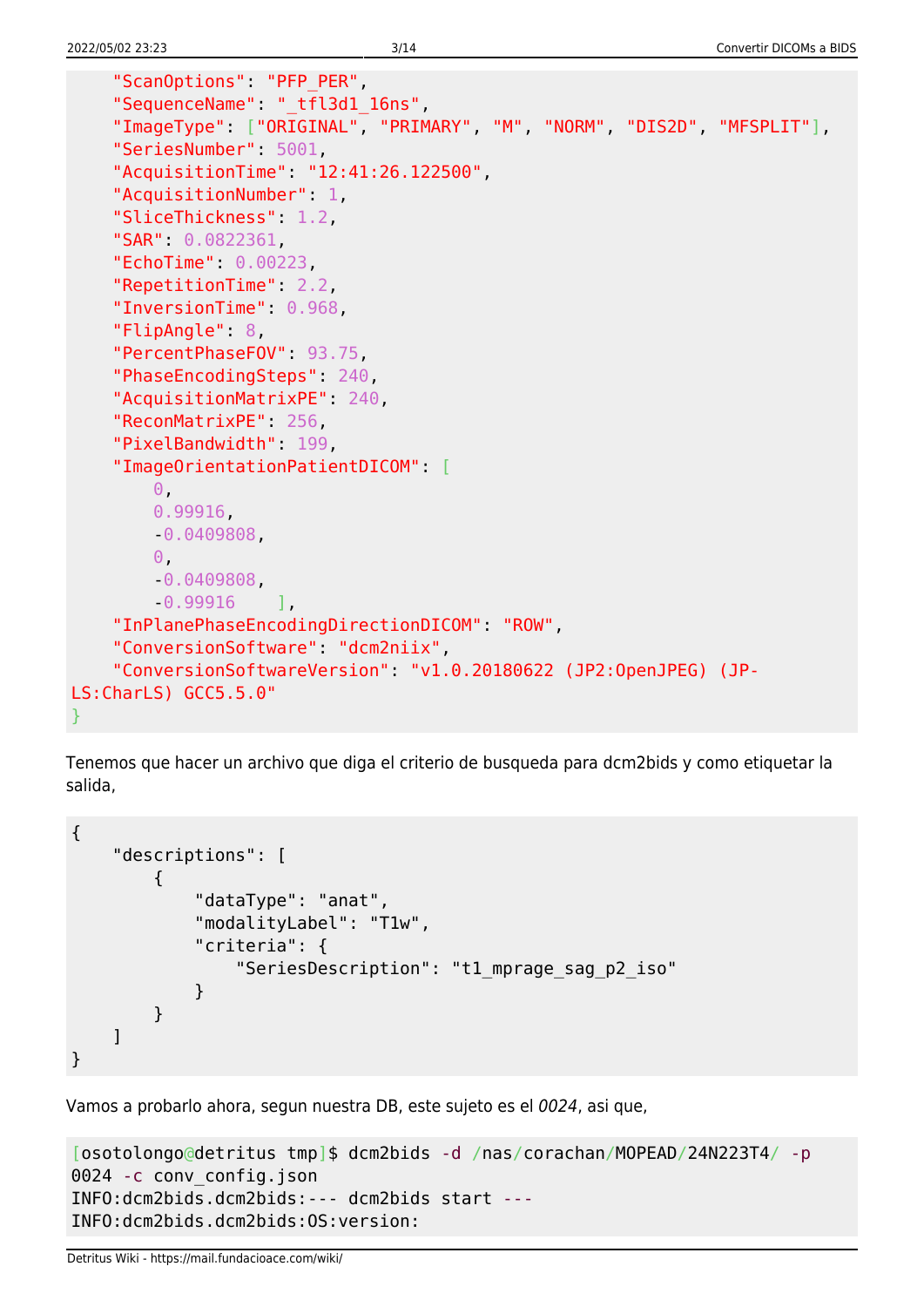```
Linux-2.6.32-431.17.1.el6.centos.plus.x86_64-x86_64-with-centos-6.10-Final
INFO:dcm2bids.dcm2bids:python:version: 3.4.8 (default, Apr 9 2018,
11:43:18) [GCC 4.4.7 20120313 (Red Hat 4.4.7-18)]
INFO:dcm2bids.dcm2bids:dcm2bids:version: 2.1.4
INFO:dcm2bids.dcm2bids:dcm2niix:version: v1.0.20180622
INFO:dcm2bids.dcm2bids:participant: sub-0024
INFO:dcm2bids.dcm2bids:session:
INFO:dcm2bids.dcm2bids:config: /nas/data/mopead/tmp/conv_config.json
INFO:dcm2bids.dcm2bids:BIDS directory: /nas/data/mopead/tmp
INFO:dcm2bids.utils:Running dcm2niix -b y -ba y -z y -f '%3s_%f_%p_%t' -o
/nas/data/mopead/tmp/tmp_dcm2bids/sub-0024 /nas/corachan/MOPEAD/24N223T4/
INFO:dcm2bids.dcm2niix:Check log file for dcm2niix output
INFO:dcm2bids.sidecar:Sidecars pairing:
INFO:dcm2bids.sidecar:No Pairing <-
1001_24N223T4_AAhead_scout_20181205124008
INFO:dcm2bids.sidecar:_T1w <-
5001_24N223T4_t1_mprage_sag_p2_iso_20181205124008
INFO:dcm2bids.sidecar:No Pairing <- 6001_24N223T4_t2_space_dark-
fluid_sag_p2_iso_20181205124008
INFO:dcm2bids.sidecar:No Pairing <-
7001_24N223T4_pd+t2_tse_tra_p2_3mm_20181205124008_e1
INFO:dcm2bids.sidecar:No Pairing <-
7001_24N223T4_pd+t2_tse_tra_p2_3mm_20181205124008_e1a
INFO:dcm2bids.sidecar:No Pairing <-
8001_24N223T4_t2_swi_tra_p2_384_2mm_20181205124008
INFO:dcm2bids.sidecar:No Pairing <-
9001_24N223T4_t2_swi_tra_p2_384_2mm_20181205124008_ph
INFO:dcm2bids.sidecar:No Pairing <-
10001_24N223T4_t2_swi_tra_p2_384_2mm_20181205124008
INFO:dcm2bids.sidecar:No Pairing <-
11001_24N223T4_t2_swi_tra_p2_384_2mm_20181205124008
INFO:dcm2bids.sidecar:No Pairing <-
12001_24N223T4_ep2d_bold_p2_resting_state_20181205124008
INFO:dcm2bids.sidecar:No Pairing <-
14001_24N223T4_ep2d_fid_basic_bold_p2_AP_20181205124008
INFO:dcm2bids.sidecar:No Pairing <-
15001_24N223T4_ep2d_fid_basic_bold_p2_PA_20181205124008
INFO:dcm2bids.sidecar:No Pairing <-
16001_24N223T4_asl_3d_tra_iso_3.0_highres_20181205124008
INFO:dcm2bids.sidecar:No Pairing <-
18001_24N223T4_asl_3d_tra_iso_3.0_highres_20181205124008
INFO:dcm2bids.sidecar:No Pairing <-
18001_24N223T4_asl_3d_tra_iso_3.0_highres_20181205124008_e1
INFO:dcm2bids.sidecar:No Pairing <-
20001_24N223T4_DTIep2d_diff_mddw_48dir_p3_AP_20181205124008
INFO:dcm2bids.sidecar:No Pairing <-
22001_24N223T4_DTIep2d_diff_mddw_48dir_p3_AP_20181205124008
INFO:dcm2bids.sidecar:No Pairing <-
23001_24N223T4_DTIep2d_diff_mddw_48dir_p3_AP_20181205124008
INFO:dcm2bids.sidecar:No Pairing <-
24001_24N223T4_DTIep2d_diff_mddw_48dir_p3_AP_20181205124008
```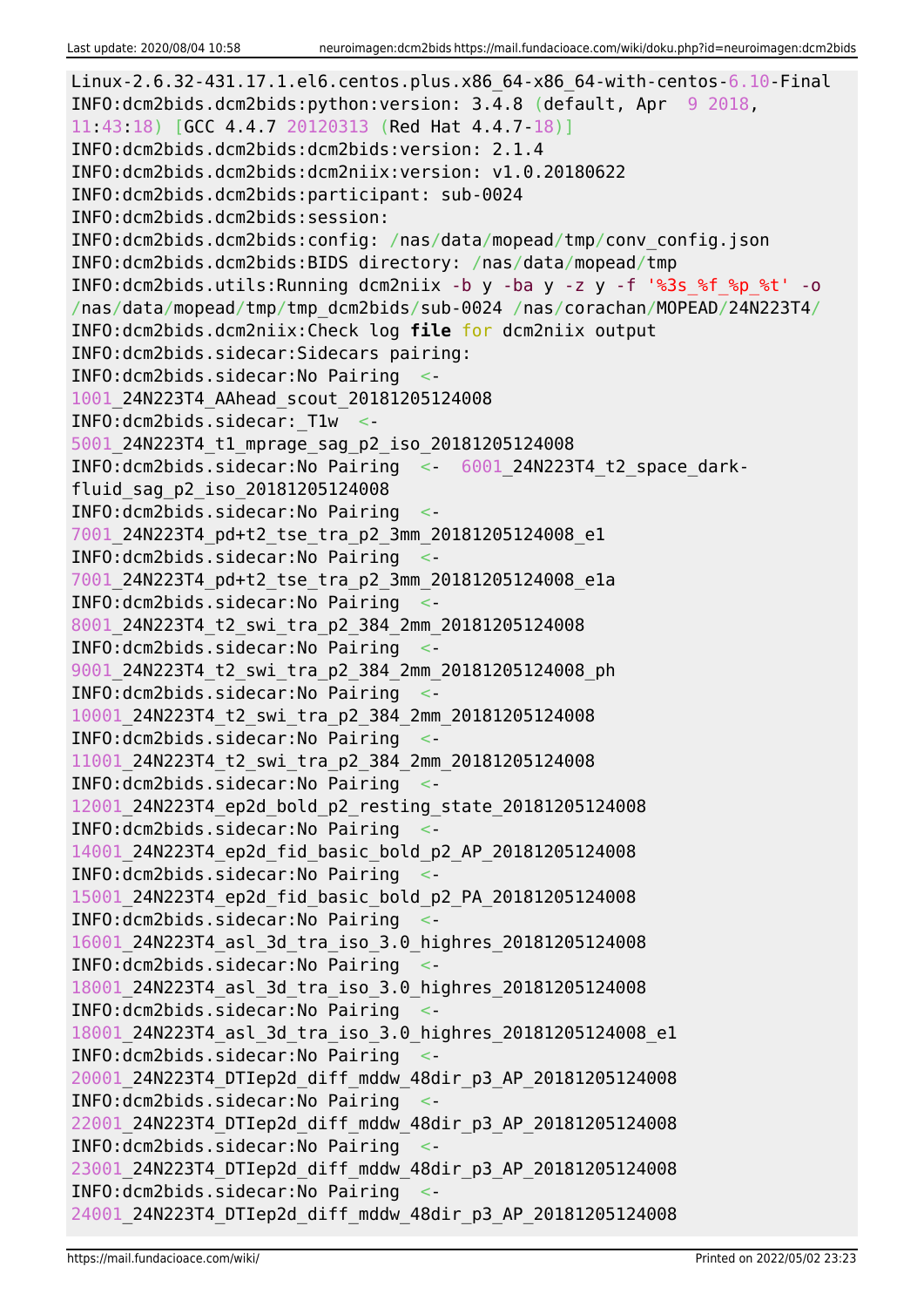INFO:dcm2bids.sidecar:No Pairing <- 25001\_24N223T4\_DTIep2d\_diff\_mddw\_48dir\_p3\_AP\_20181205124008 INFO:dcm2bids.sidecar:No Pairing <- 27001\_24N223T4\_DTIep2d\_diff\_mddw\_48dir\_p3\_AP\_20181205124008 INFO:dcm2bids.sidecar:No Pairing <- 28001\_24N223T4\_DTIep2d\_diff\_mddw\_4b0\_PA\_20181205124008 INFO:dcm2bids.dcm2bids:moving acquisitions into BIDS folder WARNING:dcm2bids.version:Your using dcm2niix version v1.0.20180622 WARNING:dcm2bids.version:A new version exists : v1.0.20190410 WARNING:dcm2bids.version:Check https://github.com/rordenlab/dcm2niix

y nos deja el T1 en su sitio,

[osotolongo@detritus tmp]\$ tree sub-0024 sub-0024 └── anat ├── sub-0024\_T1w.json - sub-0024 T1w.nii.gz 1 directory, 2 files

Vamos a intentar añadir ahora el fMRI que se ve menos complicado,

```
[osotolongo@detritus tmp]$ cat conv_config.json
{
     "descriptions": [
         {
             "dataType": "anat",
             "modalityLabel": "T1w",
             "criteria": {
                 "SeriesDescription": "t1_mprage_sag_p2_iso"
 }
         },
\overline{\mathcal{L}} "dataType": "func",
             "modalityLabel": "bold",
             "customLabels": "task-rest",
             "criteria": {
                 "SeriesDescription": "*resting_state",
 }
         }
    ]
}
[osotolongo@detritus tmp]$ dcm2bids -d /nas/corachan/MOPEAD/24N223T4/ -p
0024 -c conv_config.json
INFO:dcm2bids.dcm2bids:--- dcm2bids start ---
INFO:dcm2bids.dcm2bids:OS:version:
Linux-2.6.32-431.17.1.el6.centos.plus.x86_64-x86_64-with-centos-6.10-Final
INFO:dcm2bids.dcm2bids:python:version: 3.4.8 (default, Apr 9 2018,
11:43:18) [GCC 4.4.7 20120313 (Red Hat 4.4.7-18)]
INFO:dcm2bids.dcm2bids:dcm2bids:version: 2.1.4
```
Detritus Wiki - https://mail.fundacioace.com/wiki/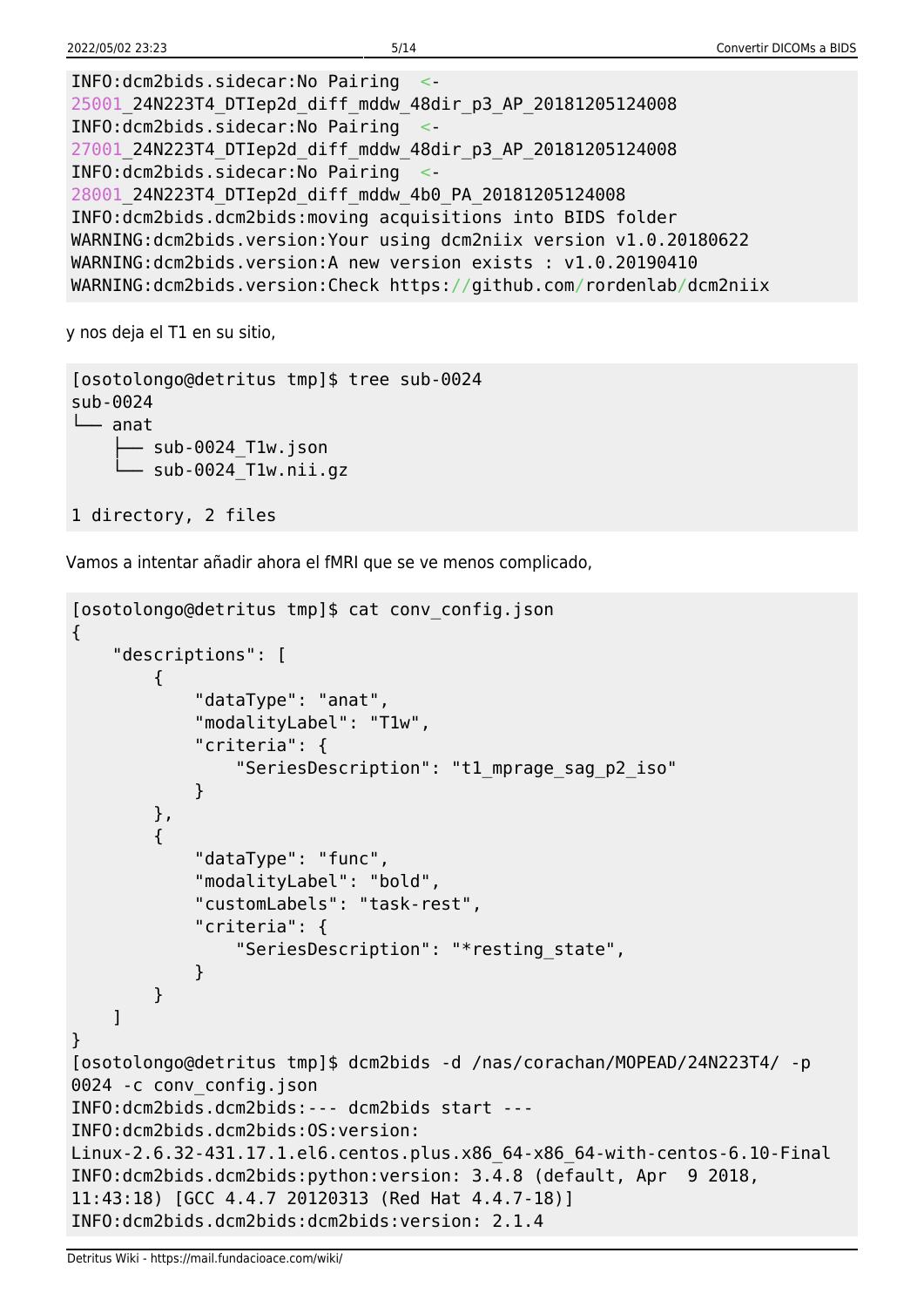INFO:dcm2bids.dcm2bids:dcm2niix:version: v1.0.20180622 INFO:dcm2bids.dcm2bids:participant: sub-0024 INFO:dcm2bids.dcm2bids:session: INFO:dcm2bids.dcm2bids:config: /nas/data/mopead/tmp/conv\_config.json INFO:dcm2bids.dcm2bids:BIDS directory: /nas/data/mopead/tmp WARNING:dcm2bids.dcm2niix:Previous dcm2niix directory output found: WARNING:dcm2bids.dcm2niix:/nas/data/mopead/tmp/tmp\_dcm2bids/sub-0024 WARNING:dcm2bids.dcm2niix:Use --forceDcm2niix to rerun dcm2niix INFO:dcm2bids.sidecar:Sidecars pairing: INFO:dcm2bids.sidecar:No Pairing <- 1001\_24N223T4\_AAhead\_scout\_20181205124008 INFO:dcm2bids.sidecar:No Pairing <- 6001\_24N223T4\_t2\_space\_darkfluid\_sag\_p2\_iso\_20181205124008 INFO:dcm2bids.sidecar:No Pairing <- 7001\_24N223T4\_pd+t2\_tse\_tra\_p2\_3mm\_20181205124008\_e1 INFO:dcm2bids.sidecar:No Pairing <- 7001\_24N223T4\_pd+t2\_tse\_tra\_p2\_3mm\_20181205124008\_e1a INFO:dcm2bids.sidecar:No Pairing <- 8001\_24N223T4\_t2\_swi\_tra\_p2\_384\_2mm\_20181205124008 INFO:dcm2bids.sidecar:No Pairing <- 9001\_24N223T4\_t2\_swi\_tra\_p2\_384\_2mm\_20181205124008\_ph INFO:dcm2bids.sidecar:No Pairing <- 10001\_24N223T4\_t2\_swi\_tra\_p2\_384\_2mm\_20181205124008 INFO:dcm2bids.sidecar:No Pairing <- 11001\_24N223T4\_t2\_swi\_tra\_p2\_384\_2mm\_20181205124008 INFO:dcm2bids.sidecar:\_task-rest\_bold <- 12001\_24N223T4\_ep2d\_bold\_p2\_resting\_state\_20181205124008 INFO:dcm2bids.sidecar:No Pairing <- 14001\_24N223T4\_ep2d\_fid\_basic\_bold\_p2\_AP\_20181205124008 INFO:dcm2bids.sidecar:No Pairing <- 15001\_24N223T4\_ep2d\_fid\_basic\_bold\_p2\_PA\_20181205124008 INFO:dcm2bids.sidecar:No Pairing <- 16001\_24N223T4\_asl\_3d\_tra\_iso\_3.0\_highres\_20181205124008 INFO:dcm2bids.sidecar:No Pairing <- 18001\_24N223T4\_asl\_3d\_tra\_iso\_3.0\_highres\_20181205124008 INFO:dcm2bids.sidecar:No Pairing <- 18001\_24N223T4\_asl\_3d\_tra\_iso\_3.0\_highres\_20181205124008\_e1 INFO:dcm2bids.sidecar:No Pairing <- 20001\_24N223T4\_DTIep2d\_diff\_mddw\_48dir\_p3\_AP\_20181205124008 INFO:dcm2bids.sidecar:No Pairing <- 22001\_24N223T4\_DTIep2d\_diff\_mddw\_48dir\_p3\_AP\_20181205124008 INFO:dcm2bids.sidecar:No Pairing <- 23001\_24N223T4\_DTIep2d\_diff\_mddw\_48dir\_p3\_AP\_20181205124008 INFO:dcm2bids.sidecar:No Pairing <- 24001\_24N223T4\_DTIep2d\_diff\_mddw\_48dir\_p3\_AP\_20181205124008 INFO:dcm2bids.sidecar:No Pairing <- 25001\_24N223T4\_DTIep2d\_diff\_mddw\_48dir\_p3\_AP\_20181205124008 INFO:dcm2bids.sidecar:No Pairing <- 27001\_24N223T4\_DTIep2d\_diff\_mddw\_48dir\_p3\_AP\_20181205124008 INFO:dcm2bids.sidecar:No Pairing <- 28001\_24N223T4\_DTIep2d\_diff\_mddw\_4b0\_PA\_20181205124008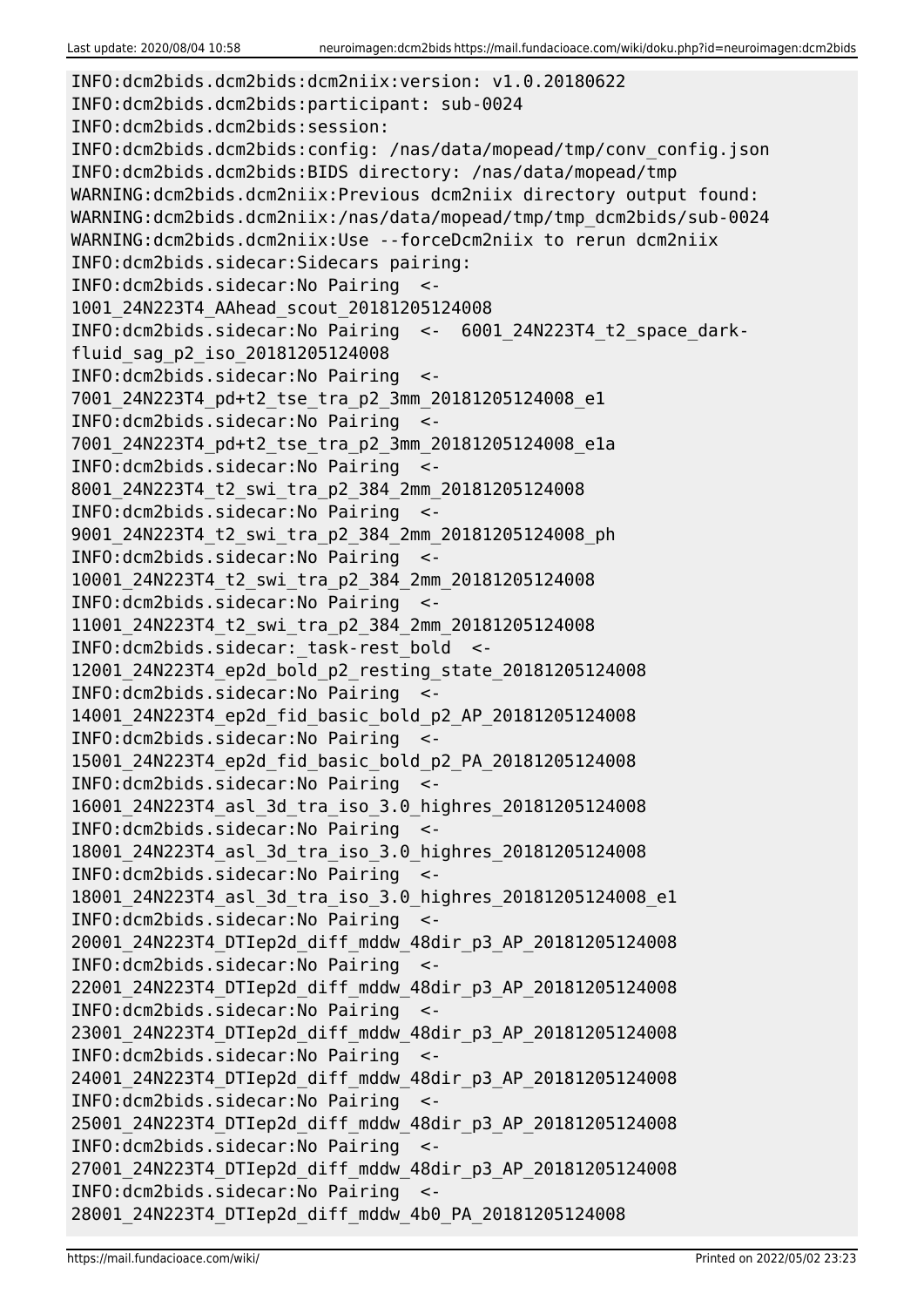| INFO:dcm2bids.dcm2bids:moving acquisitions into BIDS folder          |
|----------------------------------------------------------------------|
| WARNING:dcm2bids.version:Your using dcm2niix version v1.0.20180622   |
| WARNING:dcm2bids.version:A new version exists : v1.0.20190410        |
| WARNING:dcm2bids.version:Check https://github.com/rordenlab/dcm2niix |
| [osotolongo@detritus tmp]\$ tree sub-0024                            |
| sub-0024                                                             |
| anat                                                                 |
| — sub-0024 T1w.json                                                  |
| $\Box$ sub-0024 Tlw.nii.gz                                           |
| func                                                                 |
| sub-0024 task-rest bold.json                                         |
| sub-0024 task-rest bold.nii.gz                                       |
|                                                                      |
| 2 directories, 4 files                                               |

Voy a cambiar las reglas y asegurarme que se sobreescriba todo,

```
[osotolongo@detritus tmp]$ cat conv_config.json
{
     "descriptions": [
          {
              "dataType": "anat",
              "modalityLabel": "T1w",
              "criteria": {
                   "SeriesDescription": "t1_mprage_sag_p2_iso"
 }
          },
          {
              "dataType": "func",
              "modalityLabel": "bold",
              "customLabels": "task-rest",
              "criteria": {
                   "SeriesDescription": "*resting_state+"
 }
          },
          {
              "dataType": "func",
                            "modalityLabel": "bold",
                            "customLabels": "task-rest_dir-PA_sbref",
              "criteria": {
                   "SeriesDescription": "ep2d_fid_basic_bold_p2_PA"
 }
          },
\{ "dataType": "func",
                            "modalityLabel": "bold",
                            "customLabels": "task-rest_dir-AP_sbref",
                            "criteria": {
                                     "SeriesDescription":
"ep2d_fid_basic_bold_p2_AP"
denotes the contract of the contract of the contract of the contract of the contract of the contract of the con
```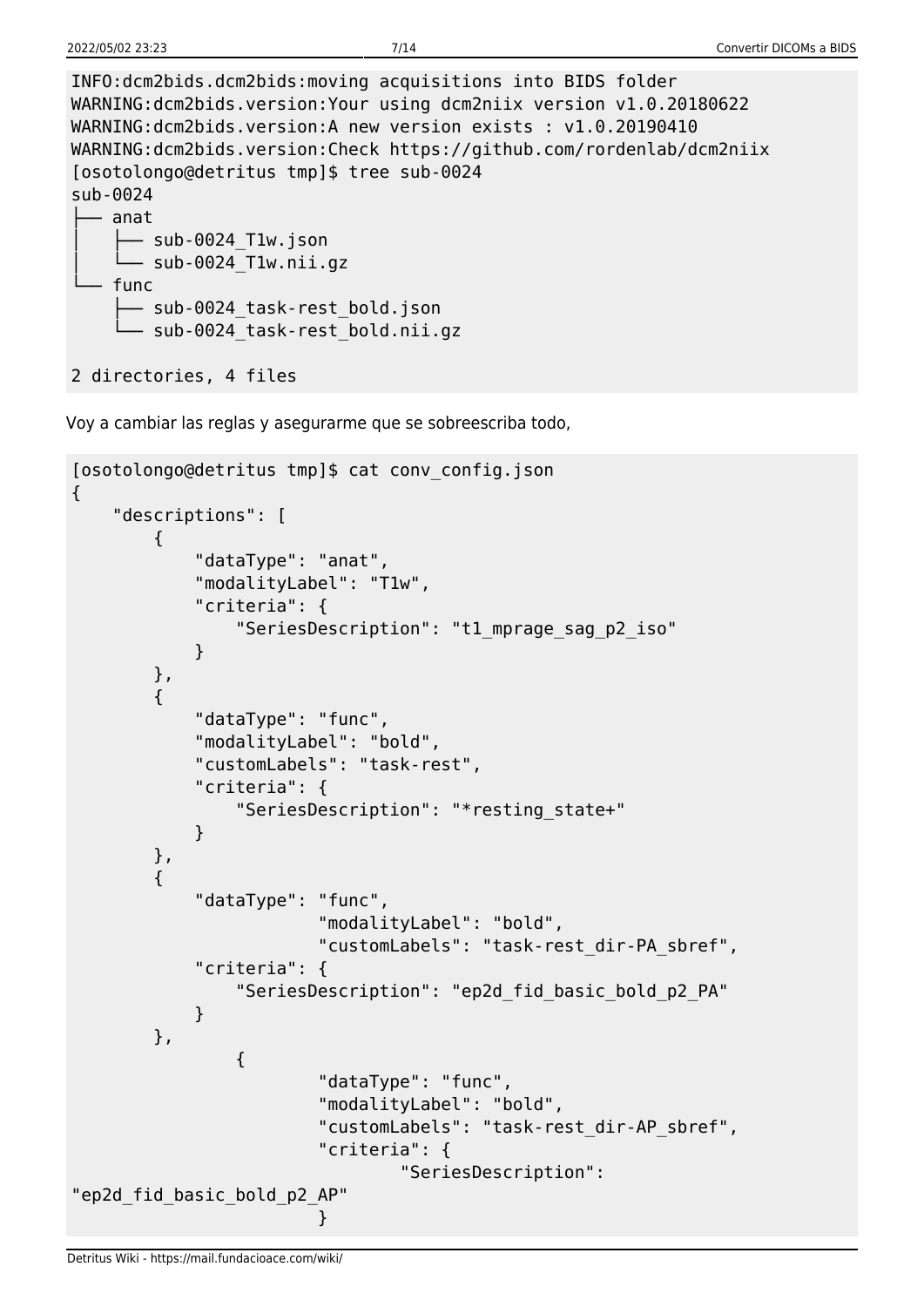```
 }
    ]
}
[osotolongo@detritus tmp]$ dcm2bids -d /nas/corachan/MOPEAD/24N223T4/ -p
0024 -c conv_config.json --clobber --forceDcm2niix
INFO:dcm2bids.dcm2bids:--- dcm2bids start ---
INFO:dcm2bids.dcm2bids:OS:version:
Linux-2.6.32-431.17.1.el6.centos.plus.x86_64-x86_64-with-centos-6.10-Final
INFO:dcm2bids.dcm2bids:python:version: 3.4.8 (default, Apr 9 2018,
11:43:18) [GCC 4.4.7 20120313 (Red Hat 4.4.7-18)]
INFO:dcm2bids.dcm2bids:dcm2bids:version: 2.1.4
INFO:dcm2bids.dcm2bids:dcm2niix:version: v1.0.20180622
INFO:dcm2bids.dcm2bids:participant: sub-0024
INFO:dcm2bids.dcm2bids:session:
INFO:dcm2bids.dcm2bids:config: /nas/data/mopead/tmp/conv_config.json
INFO:dcm2bids.dcm2bids:BIDS directory: /nas/data/mopead/tmp
WARNING:dcm2bids.dcm2niix:Previous dcm2niix directory output found:
WARNING:dcm2bids.dcm2niix:/nas/data/mopead/tmp/tmp_dcm2bids/sub-0024
WARNING:dcm2bids.dcm2niix:'force' argument is set to True
WARNING:dcm2bids.dcm2niix:Cleaning the previous directory and running
dcm2niix
INFO:dcm2bids.utils:Running dcm2niix -b y -ba y -z y -f '%3s_%f_%p_%t' -o
/nas/data/mopead/tmp/tmp_dcm2bids/sub-0024 /nas/corachan/MOPEAD/24N223T4/
INFO:dcm2bids.dcm2niix:Check log file for dcm2niix output
INFO:dcm2bids.sidecar:Sidecars pairing:
INFO:dcm2bids.sidecar:No Pairing <-
1001_24N223T4_AAhead_scout_20181205124008
INFO:dcm2bids.sidecar:_T1w <-
5001_24N223T4_t1_mprage_sag_p2_iso_20181205124008
INFO:dcm2bids.sidecar:No Pairing <- 6001_24N223T4_t2_space_dark-
fluid_sag_p2_iso_20181205124008
INFO:dcm2bids.sidecar:No Pairing <-
7001_24N223T4_pd+t2_tse_tra_p2_3mm_20181205124008_e1
INFO:dcm2bids.sidecar:No Pairing <-
7001_24N223T4_pd+t2_tse_tra_p2_3mm_20181205124008_e1a
INFO:dcm2bids.sidecar:No Pairing <-
8001_24N223T4_t2_swi_tra_p2_384_2mm_20181205124008
INFO:dcm2bids.sidecar:No Pairing <-
9001_24N223T4_t2_swi_tra_p2_384_2mm_20181205124008_ph
INFO:dcm2bids.sidecar:No Pairing <-
10001_24N223T4_t2_swi_tra_p2_384_2mm_20181205124008
INFO:dcm2bids.sidecar:No Pairing <-
11001_24N223T4_t2_swi_tra_p2_384_2mm_20181205124008
INFO:dcm2bids.sidecar:No Pairing <-
12001_24N223T4_ep2d_bold_p2_resting_state_20181205124008
INFO:dcm2bids.sidecar:_task-rest_dir-AP_sbref_bold <-
14001_24N223T4_ep2d_fid_basic_bold_p2_AP_20181205124008
INFO:dcm2bids.sidecar:_task-rest_dir-PA_sbref_bold <-
15001_24N223T4_ep2d_fid_basic_bold_p2_PA_20181205124008
INFO:dcm2bids.sidecar:No Pairing <-
```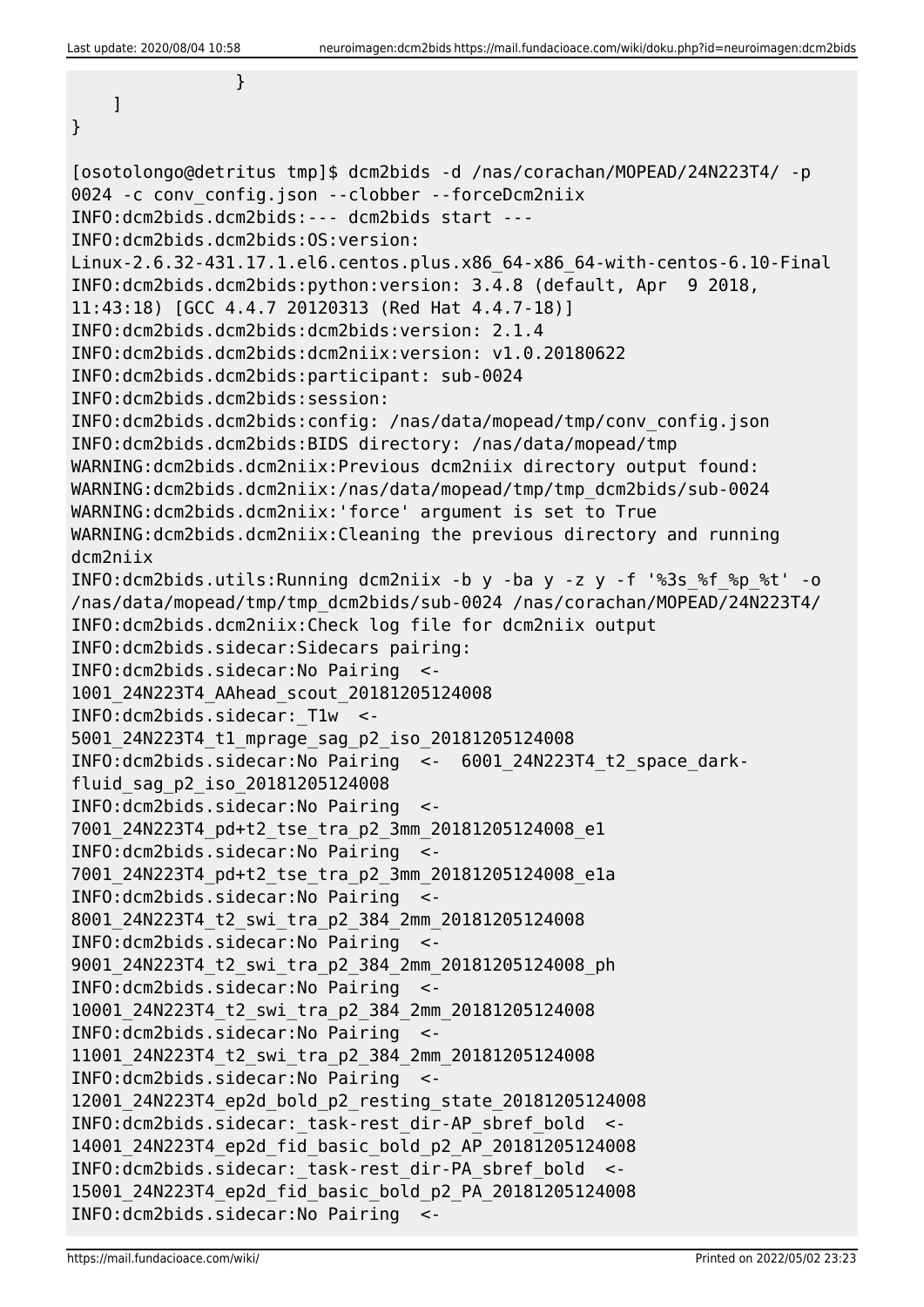```
16001_24N223T4_asl_3d_tra_iso_3.0_highres_20181205124008
INFO:dcm2bids.sidecar:No Pairing <-
18001_24N223T4_asl_3d_tra_iso_3.0_highres_20181205124008
INFO:dcm2bids.sidecar:No Pairing <-
18001_24N223T4_asl_3d_tra_iso_3.0_highres_20181205124008_e1
INFO:dcm2bids.sidecar:No Pairing <-
20001_24N223T4_DTIep2d_diff_mddw_48dir_p3_AP_20181205124008
INFO:dcm2bids.sidecar:No Pairing <-
22001_24N223T4_DTIep2d_diff_mddw_48dir_p3_AP_20181205124008
INFO:dcm2bids.sidecar:No Pairing <-
23001_24N223T4_DTIep2d_diff_mddw_48dir_p3_AP_20181205124008
INFO:dcm2bids.sidecar:No Pairing <-
24001_24N223T4_DTIep2d_diff_mddw_48dir_p3_AP_20181205124008
INFO:dcm2bids.sidecar:No Pairing <-
25001_24N223T4_DTIep2d_diff_mddw_48dir_p3_AP_20181205124008
INFO:dcm2bids.sidecar:No Pairing <-
27001_24N223T4_DTIep2d_diff_mddw_48dir_p3_AP_20181205124008
INFO:dcm2bids.sidecar:No Pairing <-
28001_24N223T4_DTIep2d_diff_mddw_4b0_PA_20181205124008
INFO:dcm2bids.dcm2bids:moving acquisitions into BIDS folder
INFO:dcm2bids.dcm2bids:'/nas/data/mopead/tmp/sub-0024/anat/sub-0024_T1w.json
' already exists
INFO:dcm2bids.dcm2bids:Overwriting because of 'clobber' option
INFO:dcm2bids.dcm2bids:'/nas/data/mopead/tmp/sub-0024/anat/sub-0024_T1w.nii.
gz' already exists
INFO:dcm2bids.dcm2bids:Overwriting because of 'clobber' option
WARNING:dcm2bids.version:Your using dcm2niix version v1.0.20180622
WARNING:dcm2bids.version:A new version exists : v1.0.20190410
WARNING:dcm2bids.version:Check https://github.com/rordenlab/dcm2niix
[osotolongo@detritus tmp]$ tree sub-0024
sub-0024
   ├── anat
       - sub-0024 T1w.json
      │ └── sub-0024_T1w.nii.gz
   - func
       - sub-0024 task-rest bold.json
       ├── sub-0024_task-rest_bold.nii.gz
       - sub-0024 task-rest dir-AP sbref bold.json
       - sub-0024 task-rest dir-AP sbref bold.nii.gz
       - sub-0024 task-rest dir-PA sbref bold.json
        └── sub-0024_task-rest_dir-PA_sbref_bold.nii.gz
2 directories, 8 files
y por ultimo el DTI,
```

```
[osotolongo@detritus tmp]$ cat conv_config.json
{
     "descriptions": [
         {
              "dataType": "anat",
```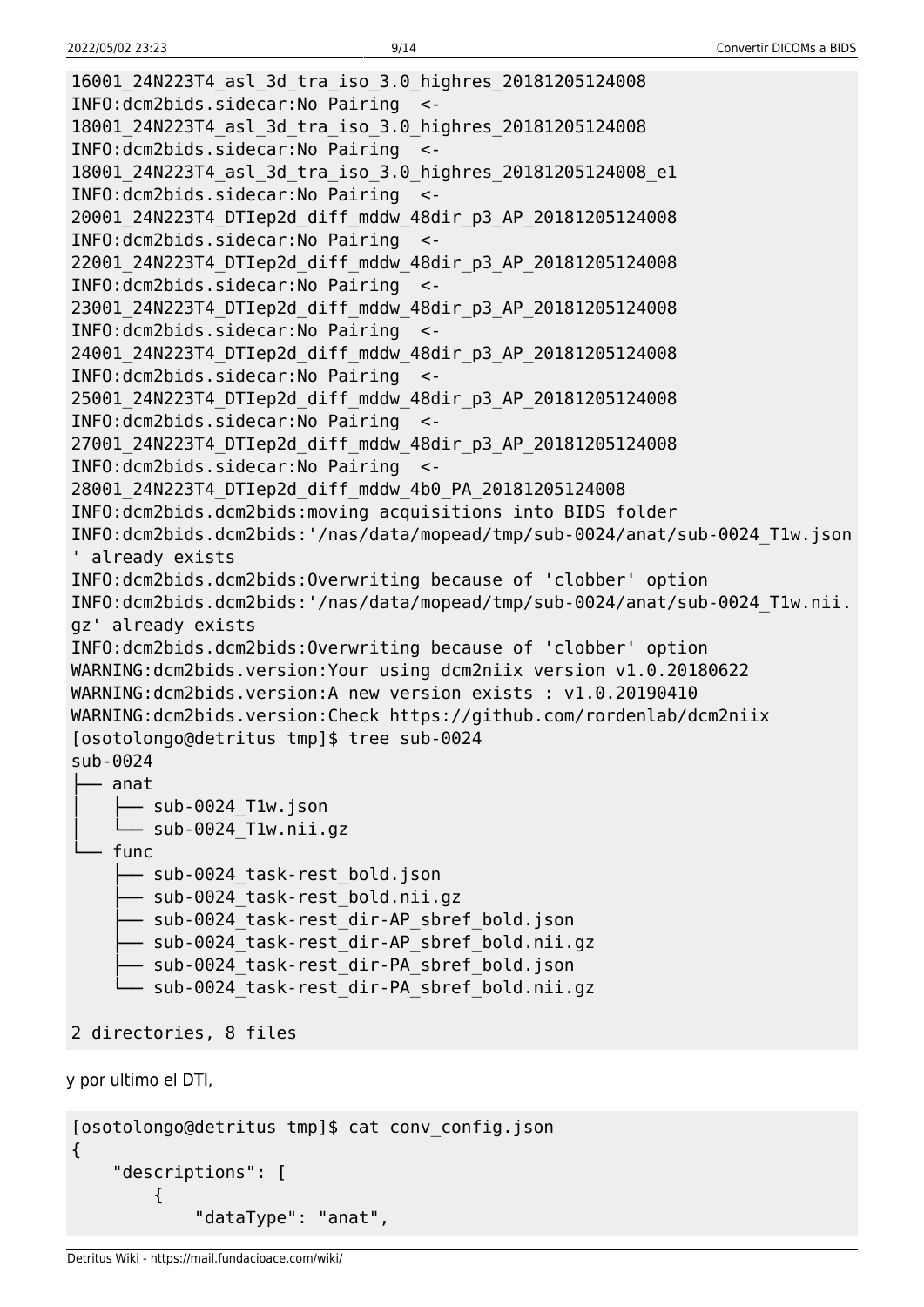```
 "modalityLabel": "T1w",
               "criteria": {
                    "SeriesDescription": "t1_mprage_sag_p2_iso"
 }
          },
          {
               "dataType": "func",
               "modalityLabel": "bold",
               "customLabels": "task-rest",
               "criteria": {
                    "SeriesDescription": "*resting_state*"
 }
          },
          {
               "dataType": "func",
                              "modalityLabel": "bold",
                              "customLabels": "task-rest_dir-PA_sbref",
               "criteria": {
                    "SeriesDescription": "ep2d_fid_basic_bold_p2_PA"
 }
          },
\{ "dataType": "func",
                              "modalityLabel": "bold",
                              "customLabels": "task-rest_dir-AP_sbref",
                              "criteria": {
                                        "SeriesDescription":
"ep2d_fid_basic_bold_p2_AP"
denotes the contract of the contract of the contract of the contract of the contract of the contract of the con
, and the state \} , \{\overline{\mathcal{L}} "dataType": "dwi",
               "modalityLabel": "dwi",
               "criteria": {
                    "SeriesDescription": "DTIep2d_diff_mddw_48dir_p3_AP"
 }
          },
          {
                              "dataType": "dwi",
                              "modalityLabel": "dwi",
               "customLabels": "dir-PA_sbref",
                              "criteria": {
                                        "SeriesDescription":
"DTIep2d_diff_mddw_4b0_PA"
denotes the contract of the contract of the contract of the contract of the contract of the contract of the con
          }
     ]
}
[osotolongo@detritus tmp]$ tree sub-0024/
sub-0024/
```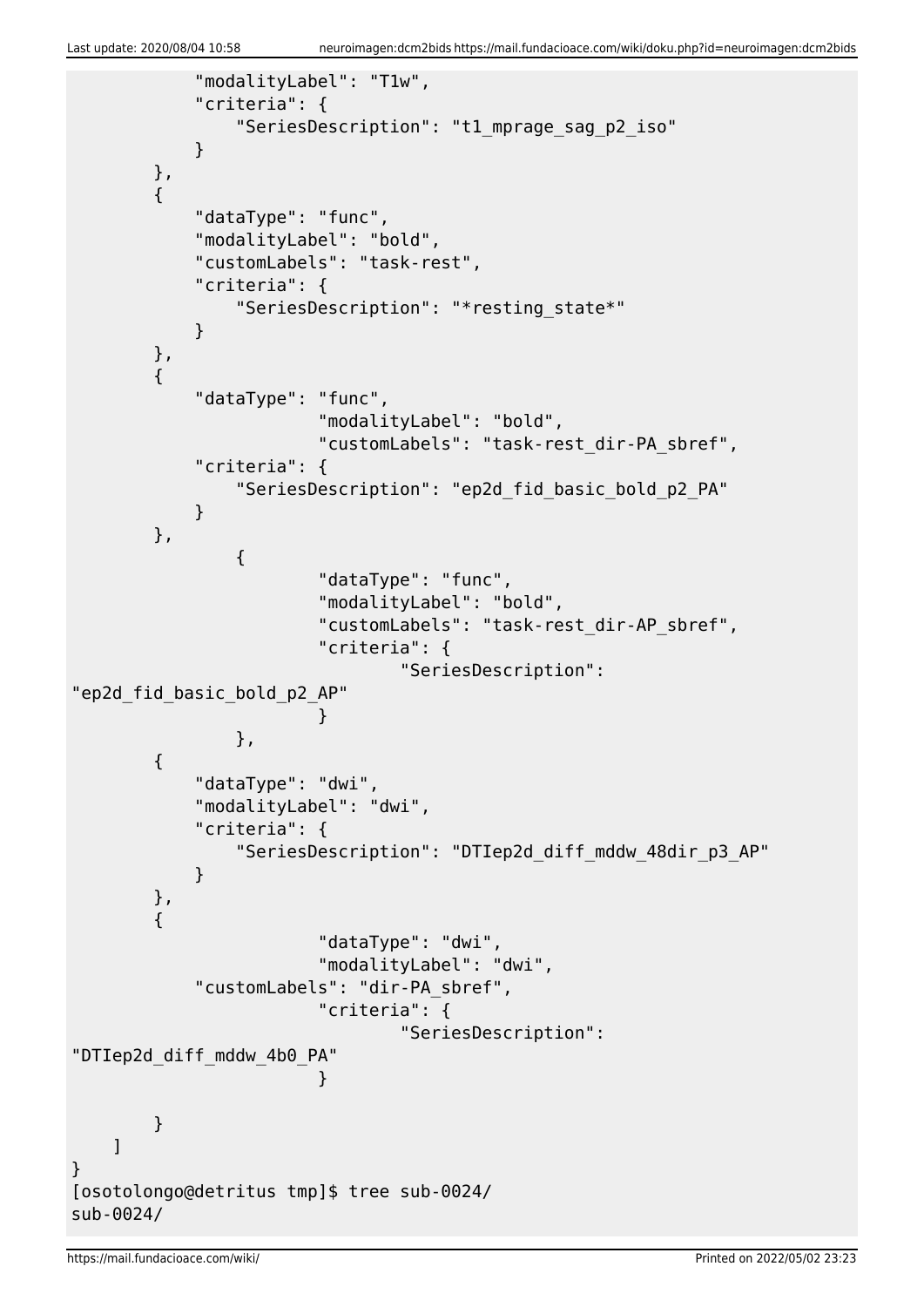| anat<br>$sub-0024$ Tlw.json<br>sub-0024 Tlw.nii.gz                                                                                                                                                                                                             |
|----------------------------------------------------------------------------------------------------------------------------------------------------------------------------------------------------------------------------------------------------------------|
| dwi<br>sub-0024 dir-PA sbref dwi.json<br>sub-0024 dir-PA sbref dwi.nii.gz<br>sub-0024 dwi.json<br>sub-0024 dwi.nii.gz                                                                                                                                          |
| func<br>sub-0024 task-rest bold.json<br>sub-0024 task-rest bold.nii.gz<br>sub-0024 task-rest dir-AP sbref bold.json<br>sub-0024 task-rest dir-AP sbref bold.nii.gz<br>sub-0024 task-rest dir-PA sbref bold.json<br>sub-0024 task-rest dir-PA sbref bold.nii.gz |
|                                                                                                                                                                                                                                                                |

```
3 directories, 12 files
```
## **Convirtiendo**

Ya tengo la estructura de conversón hecha. Ahora debo intentar convertir los sujetos segun la base de datos del proyecto.

Tengo la estructura de nombres y directorio almacenados en ni names.csv y la configuracion en tmpbids/conv\_config.json.

Como siempre que se corre en un grupo grande empiezan a surgir problemas asi que he tenido que hacer algunos cambios en la configuracion.

```
[osotolongo@detritus tmpbids]$ cat conv_config.json
{
              "descriptions": [
 {
                                          "dataType": "anat",
                                         "modalityLabel": "T1w",
                                         "criteria": {
                                                       "SeriesDescription": "t1_mprage_sag_p2_iso"
denotes the contract of the contract of the second property of the contract of the second property of the second \} },
 {
                                          "dataType": "anat",
                                         "modalityLabel": "T2w",
                                         "criteria": {
                                                       "SeriesDescription": "t2_space_dark-
fluid_sag_p2_iso"
denotes the contract of the contract of the second property of the contract of the second property of the second property of the second property of the second property of the second property of the second property of the s
, where \mathbb{R} , we have \mathbb{R} , \mathbb{R} {
                                          "dataType": "func",
```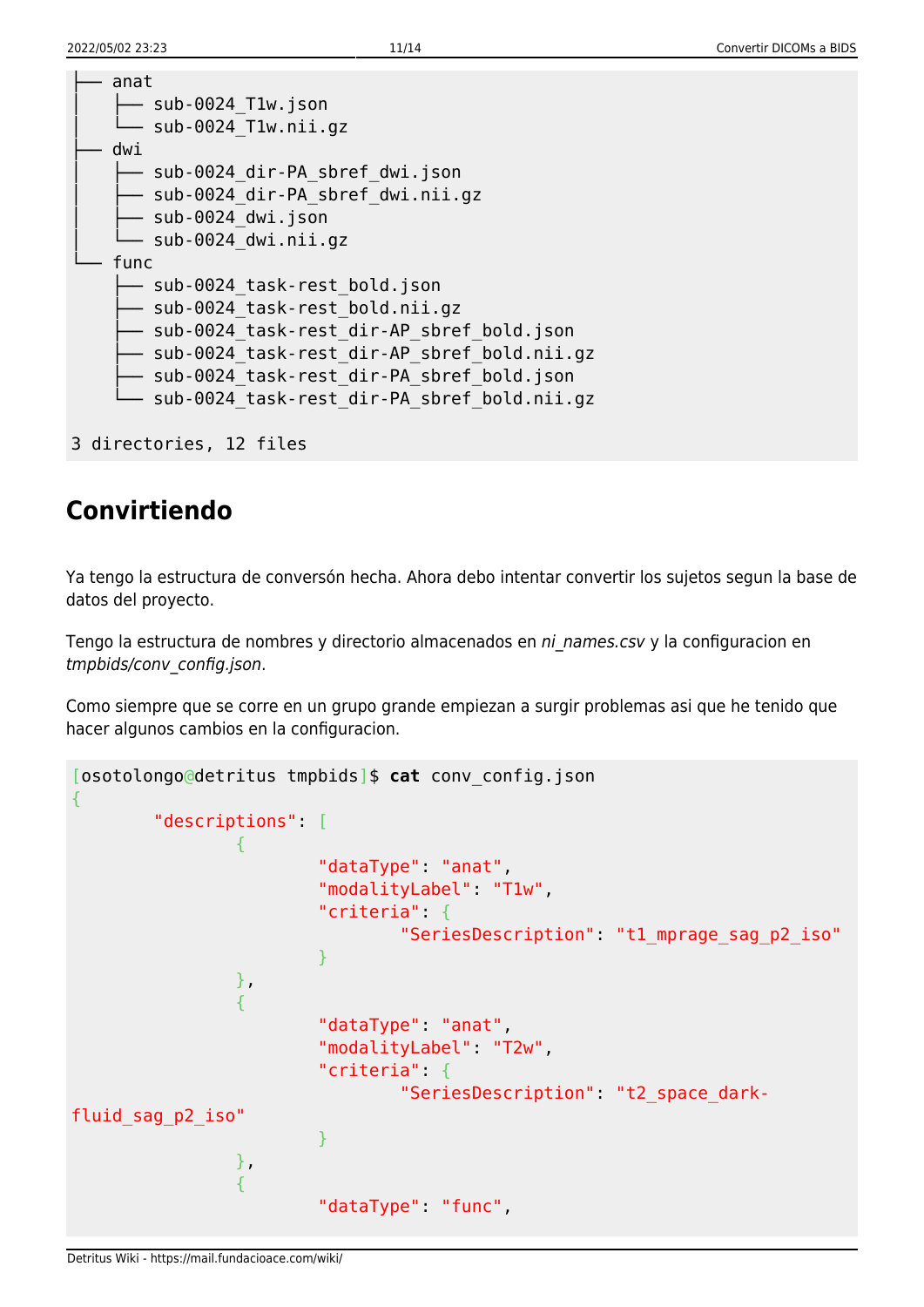

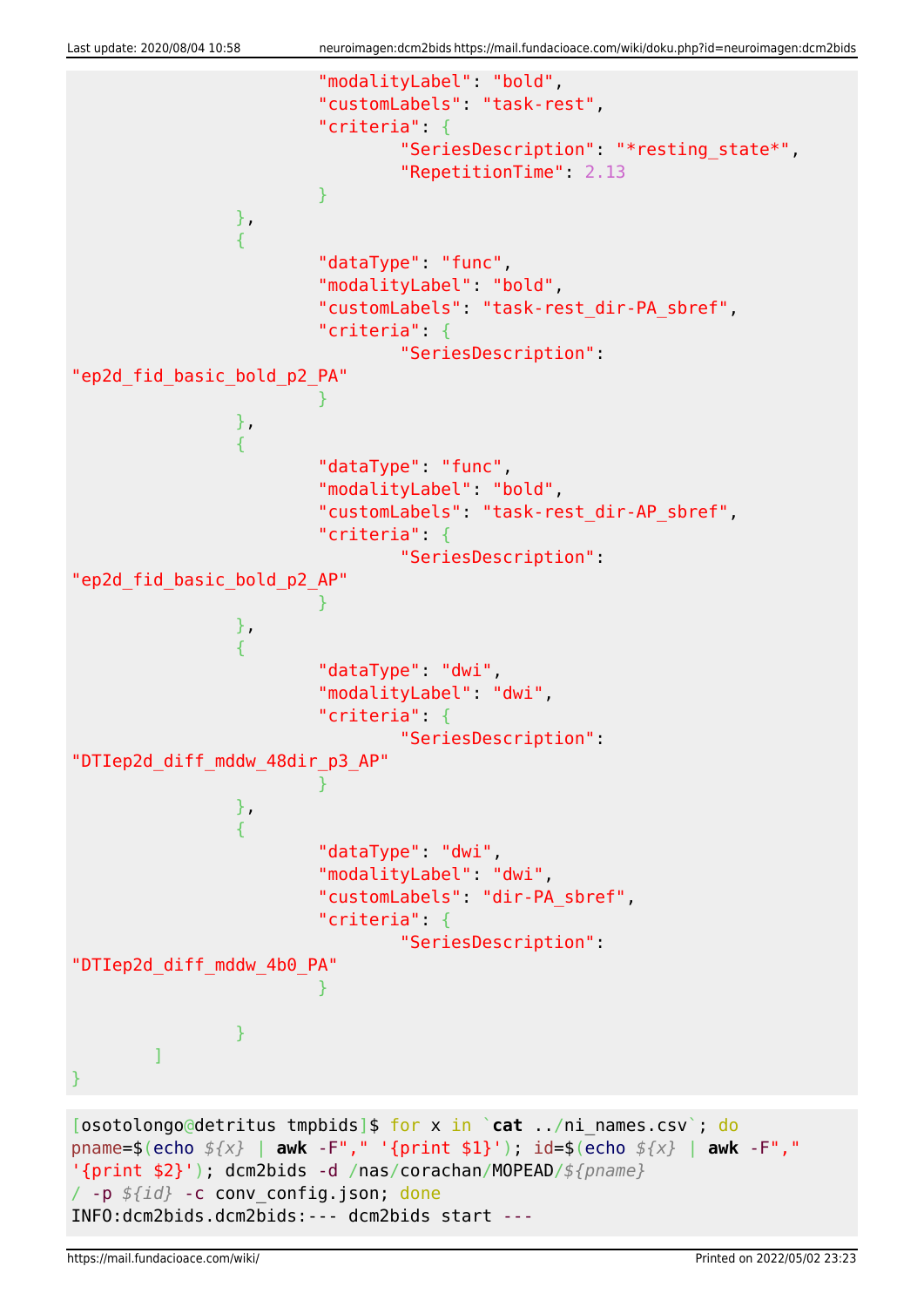INFO:dcm2bids.dcm2bids:OS:version: Linux-2.6.32-431.17.1.el6.centos.plus.x86\_64-x86\_64-with-centos-6.10-Final INFO:dcm2bids.dcm2bids:python:version: 3.4.8 (default, Apr 9 2018, 11:43:18) [GCC 4.4.7 20120313 (Red Hat 4.4.7-18)] INFO:dcm2bids.dcm2bids:dcm2bids:version: 2.1.4 INFO:dcm2bids.dcm2bids:dcm2niix:version: v1.0.20191031 INFO:dcm2bids.dcm2bids:participant: sub-0001 INFO:dcm2bids.dcm2bids:session: INFO:dcm2bids.dcm2bids:config: /nas/data/mopead/tmpbids/conv\_config.json INFO:dcm2bids.dcm2bids:BIDS directory: /nas/data/mopead/tmpbids INFO:dcm2bids.utils:Running dcm2niix -b y -ba y -z y -f '%3s\_%f\_%p\_%t' -o /nas/data/mopead/tmpbids/tmp\_dcm2bids/sub-0001 /nas/corachan/MOPEAD/24A8DVSH/ INFO:dcm2bids.dcm2niix:Check log **file** for dcm2niix output INFO:dcm2bids.sidecar:Sidecars pairing: INFO:dcm2bids.sidecar:No Pairing <- 013 24A8DVSH ep2d bold p2 resting state 20180714105659 INFO:dcm2bids.sidecar:No Pairing <- 017 24A8DVSH asl 3d tra iso 3.0 highres 20180714105659 INFO:dcm2bids.sidecar:No Pairing <- 019 24A8DVSH asl 3d tra iso 3.0 highres 20180714105659 INFO:dcm2bids.sidecar:No Pairing <- 021\_24A8DVSH\_DTIep2d\_diff\_mddw\_48dir\_p3\_AP\_20180714105659 INFO:dcm2bids.sidecar:\_T1w <- 5001\_24A8DVSH\_t1\_mprage\_sag\_p2\_iso\_20180714105659 INFO:dcm2bids.sidecar:\_T2w <- 6001\_24A8DVSH\_t2\_space\_darkfluid\_sag\_p2\_iso\_20180714105659 INFO:dcm2bids.sidecar:No Pairing <- 7001\_24A8DVSH\_pd+t2\_tse\_tra\_p2\_3mm\_20180714105659\_e1 INFO:dcm2bids.sidecar:No Pairing <- 7001\_24A8DVSH\_pd+t2\_tse\_tra\_p2\_3mm\_20180714105659\_e1a INFO:dcm2bids.sidecar:No Pairing <- 8001 24A8DVSH t2 swi tra p2 384 2mm 20180714105659 INFO:dcm2bids.sidecar:No Pairing <- 9001\_24A8DVSH\_t2\_swi\_tra\_p2\_384\_2mm\_20180714105659\_ph INFO:dcm2bids.sidecar:No Pairing <- 10001\_24A8DVSH\_t2\_swi\_tra\_p2\_384\_2mm\_20180714105659 INFO:dcm2bids.sidecar:No Pairing <- 11001\_24A8DVSH\_t2\_swi\_tra\_p2\_384\_2mm\_20180714105659 INFO:dcm2bids.sidecar:\_task-rest\_bold <- 12001\_24A8DVSH\_ep2d\_bold\_p2\_resting\_state\_20180714105659 INFO:dcm2bids.sidecar:\_task-rest\_dir-AP\_sbref\_bold <- 14001\_24A8DVSH\_ep2d\_fid\_basic\_bold\_p2\_AP\_20180714105659 INFO:dcm2bids.sidecar: task-rest dir-PA sbref bold 15001\_24A8DVSH\_ep2d\_fid\_basic\_bold\_p2\_PA\_20180714105659 INFO:dcm2bids.sidecar:No Pairing <- 16001\_24A8DVSH\_asl\_3d\_tra\_iso\_3.0\_highres\_20180714105659 INFO:dcm2bids.sidecar:No Pairing <- 18001\_24A8DVSH\_asl\_3d\_tra\_iso\_3.0\_highres\_20180714105659 INFO:dcm2bids.sidecar:No Pairing <- 18001\_24A8DVSH\_asl\_3d\_tra\_iso\_3.0\_highres\_20180714105659a